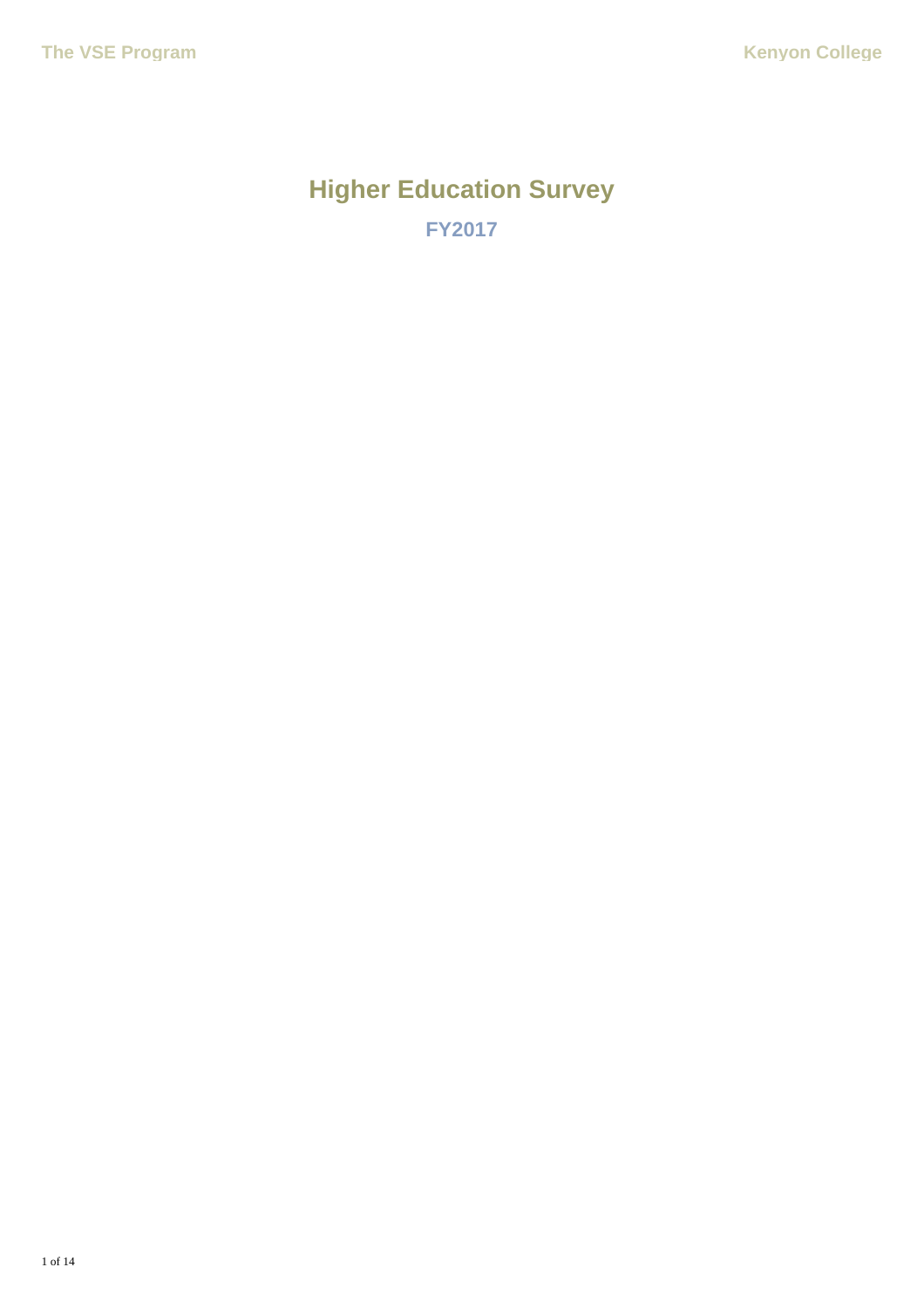# **Section 1. Pledges & Testamentary Commitments The VSE Program Kenyon College**

### **A. Outstanding Pledges**

Report the number and dollar amount of new contributions pledged (unconditionally) during the fiscal year but still outstanding at the end of the fiscal year, regardless of the promised payment date. Do not include pledges made in a previous year. Do not include pledge amounts paid during the reporting year.

### **Pledges (unconditional promises) should not be counted anywhere else in the VSE survey.**

|                              | No. of Pledges | Amount \$ |
|------------------------------|----------------|-----------|
| 1. For current<br>operations | 228            | 5,921,432 |
| 2. For capital purposes      | 24             | 7,859,851 |

### **B. New Testamentary Commitments**

Report provisions made in wills (or through revocable trusts) during the fiscal year for which the institution has documentation. Documentation might include a photocopy of the pertinent portion of the will or trust document or a letter describing the commitment and its ultimate financial value to the institution. Do not include provisions that name the institution as a contingent beneficiary.

**Testamentary commitments (bequest intentions) should not be counted anywhere else in the VSE Survey.**

|                                               | Number of  | Face value of | <b>Present value of</b> |
|-----------------------------------------------|------------|---------------|-------------------------|
|                                               | provisions | provisions \$ | provisions \$           |
| <b>New Testamentary</b><br><b>Commitments</b> | 11         | 9,099,372     | 3,776,742               |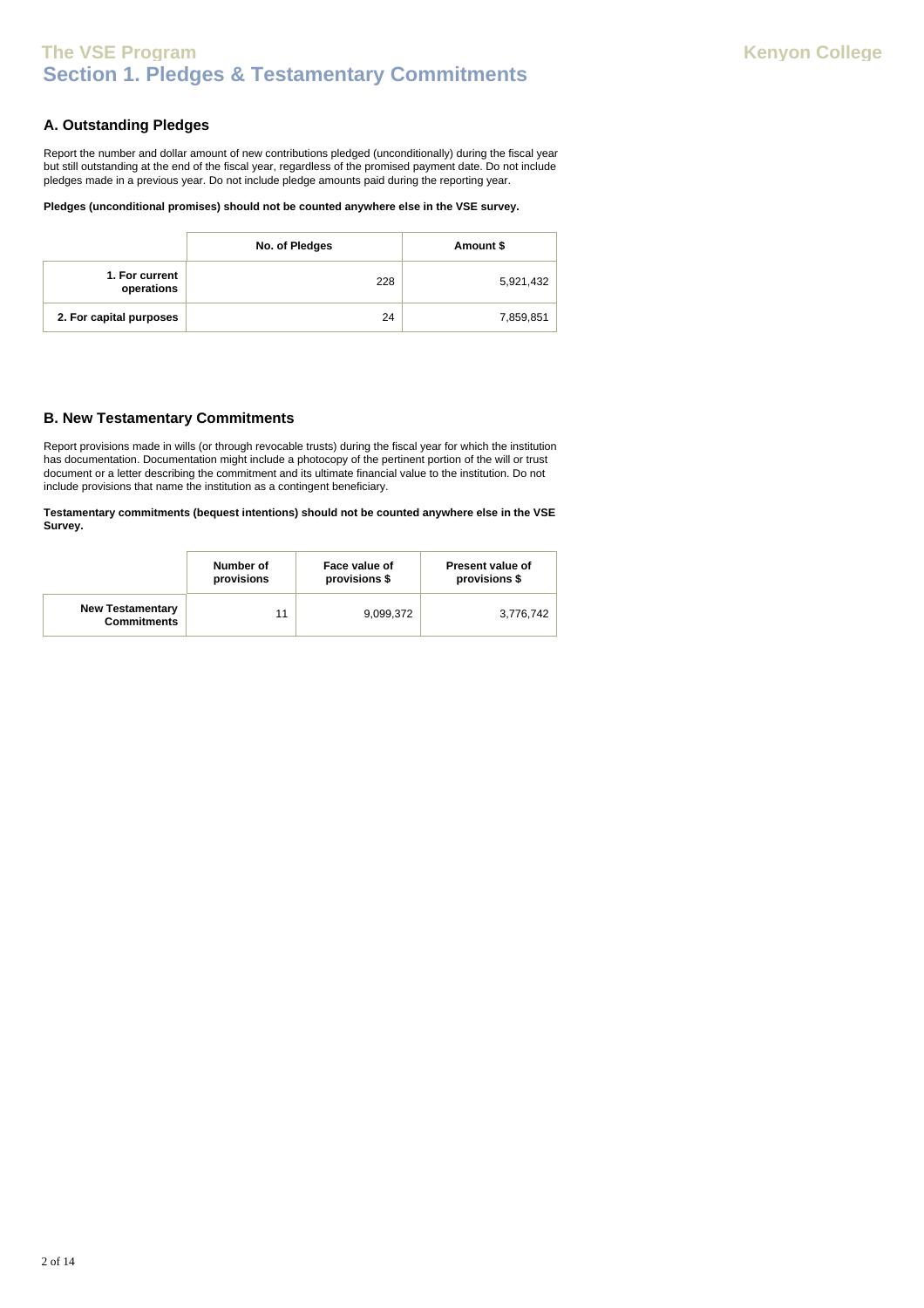# **Section 2. Finances & Enrollment (Required for All Versions) The VSE Program Kenyon College**

#### **This entire section must be filled out in order to be listed in the VSE Report and be eligible for the CASE Award Program.**

For Enrollment and FTEs, report the opening fall headcount or FTE count for the year being reported. Do not report unduplicated annual enrollment. For Endowment, report the market value at the end of the fiscal year being reported. For Expenditures, report the institution's E&G expenditures (read instructions for exclusions) AND the total expenditures of the affiliated foundation, if any.

ENROLLMENT: Count enrollment at the beginning of the academic year being reported (i.e., fall of 2016 for the report covering the 2016-17 fiscal year). All students (except continuing education) are counted: full-time, part-time, resident, extension, non-degree. (DO NOT convert part-time students to full-time equivalents.)

FULL-TIME EQUIVALENT ENROLLMENT: Count the FTE enrollment figure as of the beginning of the reporting period, i.e., opening fall FTE enrollment. If the FTE figure is not available, use the formula: the sum of all full-time students plus one-third of the number of part-time students (e.g., three part-time students equal one full-time student).

ENDOWMENT/LONG-TERM INVESTMENTS: Include all the following:

- **True endowment**: funds provided the institution, the principal of which is not expendable by the
- institution under the terms of the agreement that created the fund.

**Term endowment**: similar to true endowment except that all or part of the funds may be expended after a stated period or upon the occurrence of a certain event as stated in the terms governing the  $int$  funds.

**Quasi-endowment**: funds functioning as endowment - funds given to the institution "with no strings attached" or surplus funds that have been added to the endowment fund, the principal of which may be spent at the discretion of the governing board.

Public institutions should include the combined endowment of the foundation and the institution.

As a guideline, institutions should enter the amount reported on the NACUBO endowment survey.

EXPENDITURES: Include all expenditures for Instruction, Research, Public service, Academic support, Student services, Institutional support, Scholarships and fellowships, and Operation and maintenance of physical plant. Exclude Auxiliary Enterprises, Hospital Services, and Independent operations.

Public institutions should enter the combined expenditures for the foundation and the institution.

|                                         | FY2016      | <b>FY2017</b> |
|-----------------------------------------|-------------|---------------|
| 1. Enrollment - total<br>headcount      | 1,711       | 1,677         |
| 2. Enrollment - full-time<br>equivalent | 1,703.0     | 1,661.0       |
| 3. Endowment market<br>value \$         | 208,850,915 | 238,192,748   |
| 4. Expenditures \$                      | 119,427,637 | 123,747,641   |

**Notes on Endowment and Expenditures**

--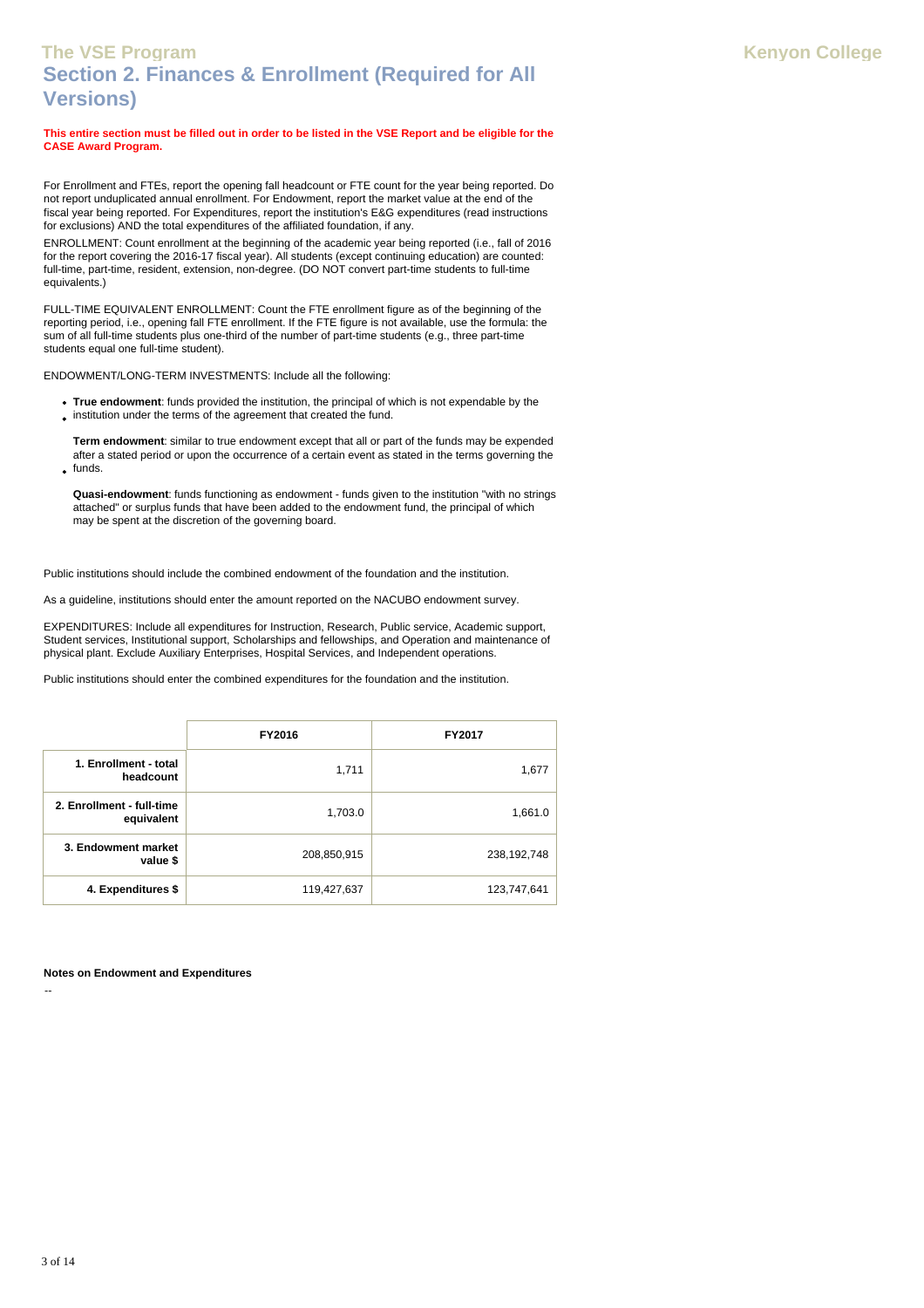# **Section 3a. Outright Giving: Current Operations (Full option) The VSE Program Kenyon College**

DO NOT INCLUDE DEFERRED GIFTS IN THIS SECTION. There are three options for completing Section 3: Full, Partial, and Minimal. All forms of the survey count as full participation in the program. So, complete the version where the level of detail corresponds to the level of detail in your records. You might also want to do a shorter version because of time contraints.

Please enter 0 where no gift income was received for a particular cell. Every cell below should have a number in it when you are finished.

|                                             | А.<br>Alumni             | В.<br><b>Parents</b>     | C.<br>Other<br><b>Individuals</b> | D.<br><b>Foundations</b> | Е.<br>Corporations | F.<br><b>Religious</b><br><b>Organizations</b> | G.<br><b>Fundraising</b><br>Consortia | н.<br>Other<br>Organizations | ı.<br><b>TOTAL</b> |
|---------------------------------------------|--------------------------|--------------------------|-----------------------------------|--------------------------|--------------------|------------------------------------------------|---------------------------------------|------------------------------|--------------------|
| 1. Unrestricted                             | 2,748,255                | 909,530                  | 90,061                            | 487,832                  | 190,551            | 5                                              | 20,227                                | 426,174                      | 4,872,635          |
| <b>Restricted</b><br>2. Academic Divs.      | 10,270                   | 0                        | 0                                 | 25,000                   | 250                | $\mathbf 0$                                    | 0                                     | 265,458                      | 300,978            |
| 3. Faculty & Staff<br>Compensation          | $\overline{\phantom{a}}$ | $\Omega$                 | --                                | $\mathbf 0$              | $\Omega$           | $\Omega$                                       | --                                    | 94,914                       | 94,914             |
| 4. Research                                 | --                       | --                       | --                                | 65,000                   | 0                  | $\mathbf 0$                                    | --                                    | $\overline{\phantom{a}}$     | 65,000             |
| 5. Public Service<br>& Extension            | $\overline{\phantom{a}}$ | --                       | --                                | 0                        | 0                  | 0                                              | --                                    | 10,000                       | 10,000             |
| 6. Library                                  | 151,275                  | $\overline{\phantom{a}}$ | 120                               | 400,000                  | 0                  | 0                                              | --                                    | 75,000                       | 626,395            |
| 7. Operation & Maint.<br>of Plant           | 1,000                    | 250                      | 13,583                            | 510,000                  | 16,500             | 0                                              | --                                    | 66,000                       | 607,333            |
| 8. Student Financial Aid                    | 7,500                    | 29,526                   | 3,100                             | 100,000                  | 2,500              | 1,500                                          | 53,103                                | 111,000                      | 308,229            |
| 9. Athletics                                | 10,711                   | 35,998                   | 225                               | 20,000                   | 9,674              | $\mathbf 0$                                    | 1,320                                 | 3,150                        | 81,078             |
| 10. Other Restricted                        | 758,109                  | 82,804                   | 94,972                            | 648,145                  | 34,927             | 7,377                                          | 0                                     | 549,639                      | 2,175,973          |
| <b>11. Total Restricted</b><br>$(2-10)$     | 938,865                  | 148,578                  | 112,000                           | 1,768,145                | 63,851             | 8,877                                          | 54,423                                | 1,175,161                    | 4,269,900          |
| 12. Total Outright for<br>Curr. Ops. (1&11) | 3,687,120                | 1,058,108                | 202,061                           | 2,255,977                | 254,402            | 8,882                                          | 74,650                                | 1,601,335                    | 9,142,535          |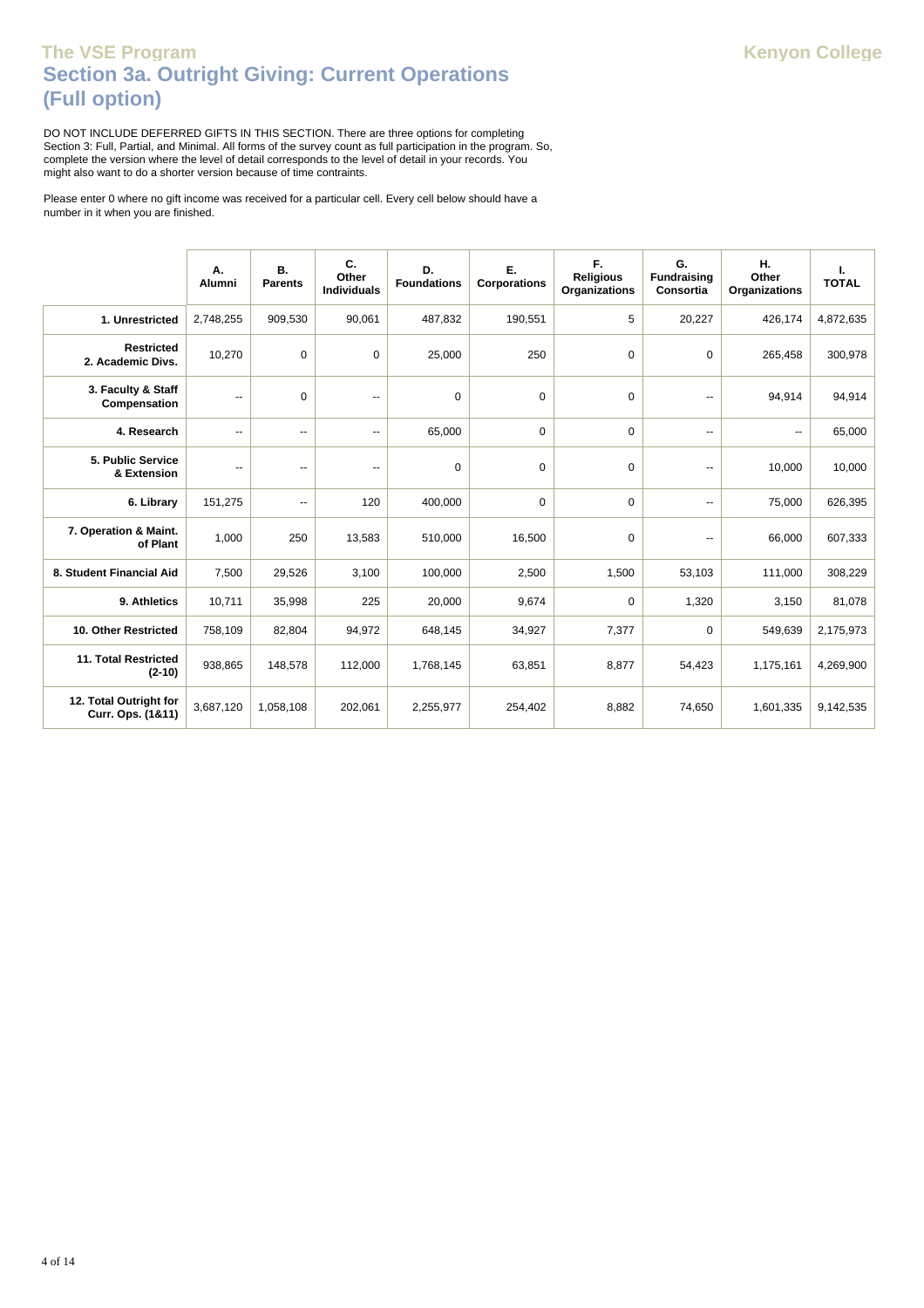# **Section 3b. Outright Giving: Capital Purposes The VSE Program College College Kenyon College**

**Do not include deferred gifts in this section.** 

**Please enter 0 where no gift income was received for a particular cell. Every cell below should have a number in it when you are finished!**

### **DO NOT INCLUDE SOFTWARE ON THE VSE SURVEY.**

|                                                  | А.<br>Alumni | В.<br><b>Parents</b> | C.<br>Other<br><b>Individuals</b> | D.<br><b>Foundations</b> | Е.<br><b>Corporations</b> | F.<br><b>Religious</b><br>Organizations | G.<br><b>Fundraising</b><br>Consortia | н.<br>Other<br>Organizations | ٠.<br><b>TOTAL</b> |
|--------------------------------------------------|--------------|----------------------|-----------------------------------|--------------------------|---------------------------|-----------------------------------------|---------------------------------------|------------------------------|--------------------|
| 1. Prop., Build.<br>& Equipment                  | 1,644,778    | 8,050                | 400,250                           | 840,000                  | 570,250                   | --                                      | $\sim$                                | 1,644,000                    | 5,107,328          |
| 2. Endowment -<br><b>Unrestricted</b>            | 422,763      | 600                  | 0                                 | --                       | --                        | --                                      | --                                    | 5,000                        | 428,363            |
| 3. Endowment -<br><b>Restricted</b>              | 15,260,495   | 342,626              | 95,498                            | 1,038,215                | 71,682                    | --                                      | 300                                   | 212,045                      | 17,020,861         |
| 4. Loan Funds                                    | 2,500        | --                   | --                                | --                       | --                        | --                                      | --                                    | $\overline{\phantom{a}}$     | 2,500              |
| 5. Total Outright for<br><b>Capital Purposes</b> | 17,330,536   | 351,276              | 495,748                           | 1,878,215                | 641,932                   | --                                      | 300                                   | 1,861,045                    | 22,559,052         |

**--**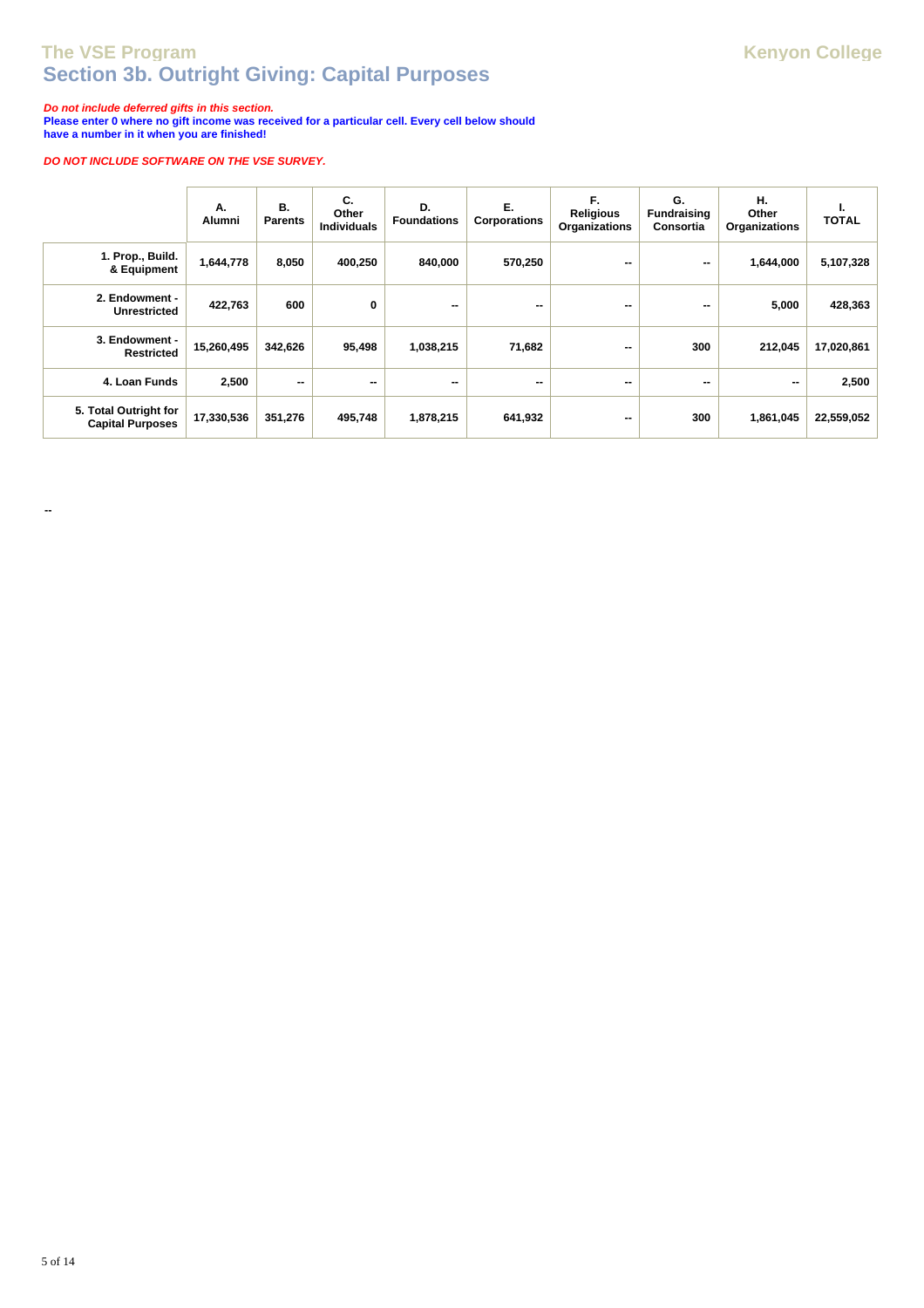### **Section 3c. Deferred Giving The VSE Program Kenyon College**

**Please report both Face Value (FV) and Present Value (PV). The Present Value for VSE purposes is defined as the tax deduction to the donor as allowed by the IRS. You must report both. If you find your records do not contain both figures, please contact VSE Support and request help. The survey cannot be accepted without face and present value figures.**

**There is a deferred gift calculator at www.cae.org/vse-data-miner/vse-survey/reportingstandards/.**

**This section is only for newly established deferred gifts or gifts that had funds added to them this year. Deferred gifts are ONLY: 1. Charitable Remainder Trusts. 2. Charitable Gift Annuities 3. Pooled Income Funds 4. Remainder Interest in Property. They are reported only when established, not when realized. DO NOT RECORD pledges, bequest intentions, gifts from IRAs, or gifts of life insurance in this section.**

**Please enter 0 where no gift income was received for a particular cell. Every cell below should have a number in it when you are finished.**

|                                       | А.<br>Alumni<br>- FV | В.<br>Alumni<br>- PV | C.<br><b>Parents</b><br>- FV | D.<br><b>Parents</b><br>$-PV$ | Е.<br><b>Others</b><br>- FV | F.<br><b>Others</b><br>- PV | G.<br><b>Total</b><br>Face<br>Value | н.<br><b>Total</b><br><b>Present</b><br>Value |
|---------------------------------------|----------------------|----------------------|------------------------------|-------------------------------|-----------------------------|-----------------------------|-------------------------------------|-----------------------------------------------|
| 1. Endowment -<br><b>Unrestricted</b> | $\mathbf 0$          | $\mathbf 0$          | 0                            | 0                             | $\mathbf 0$                 | 0                           | 0                                   | 0                                             |
| 2. Endowment -<br><b>Restricted</b>   | 45,444               | 24,178               | 0                            | 0                             | 0                           | 0                           | 45,444                              | 24,178                                        |
| 3. Other Purposes                     | 0                    | 0                    | 0                            | $\bf{0}$                      | $\mathbf 0$                 | $\bf{0}$                    | 0                                   | 0                                             |
| 4. Total Deferred Giving              | 45,444               | 24,178               | 0                            | 0                             | 0                           | 0                           | 45,444                              | 24,178                                        |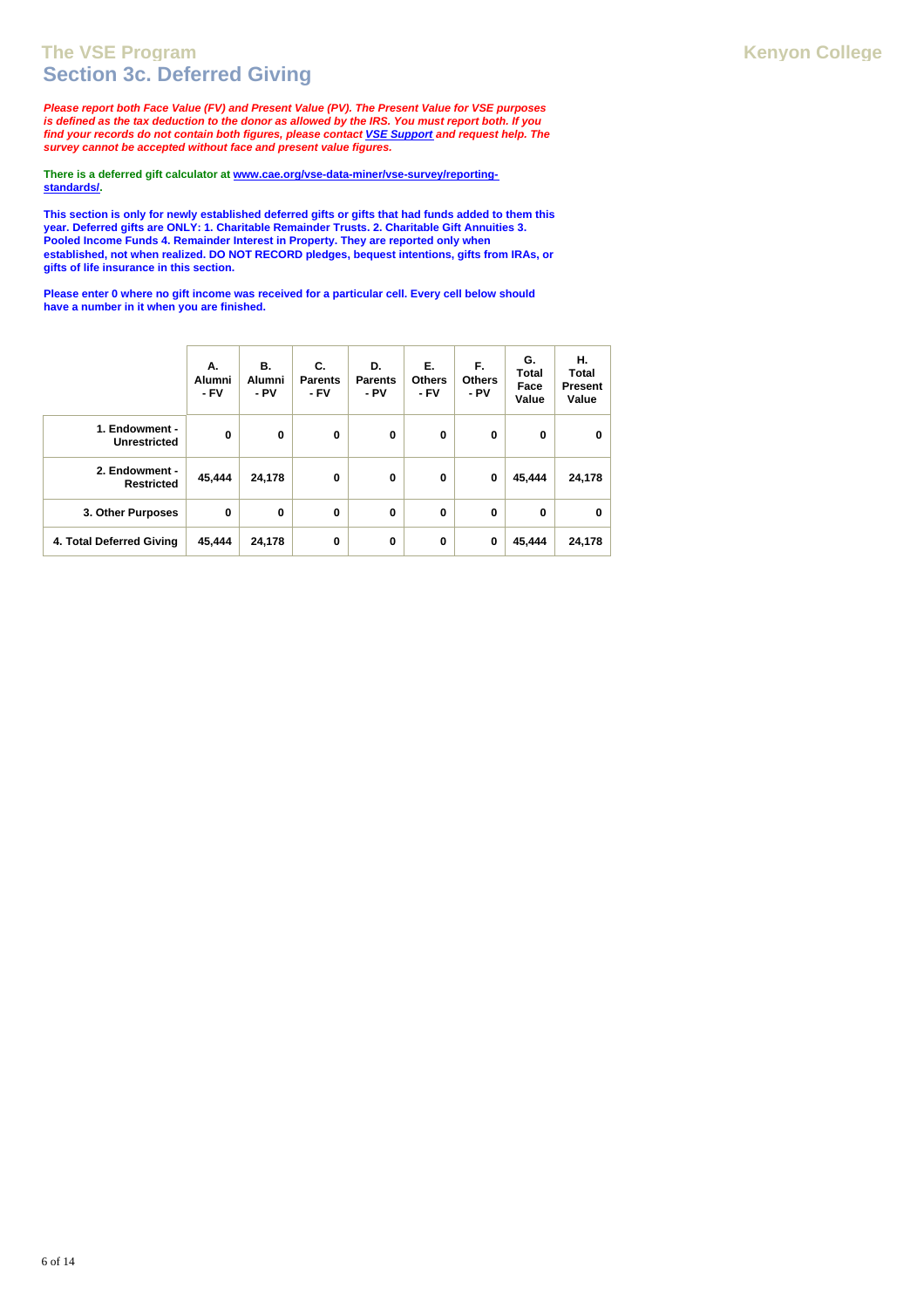### **Section 3d. Gift Income Summary The VSE Program Kenyon College**

**This summary pulls together total rows from Section 3.a, 3.b, and 3.c. When you enter the data online, this section is filled in automatically. There is no data entry required.**

|                                                     | A. Alumni  | В.<br><b>Parents</b> | C. Other<br><b>Individuals</b> | D.<br><b>Foundations</b> | Е.<br>Corporations | F. Religious<br>Organizations | G.<br><b>Fundraising</b><br>Consortia | H. Other<br>Organizations | I. GRAND<br><b>TOTAL</b> |
|-----------------------------------------------------|------------|----------------------|--------------------------------|--------------------------|--------------------|-------------------------------|---------------------------------------|---------------------------|--------------------------|
| 1. Total Outright for<br><b>Current Operations</b>  | 3,687,120  | 1,058,108            | 202,061                        | 2,255,977                | 254,402            | 8,882                         | 74,650                                | 1,601,335                 | 9,142,535                |
| 2. Total Outright for<br><b>Capital Purposes</b>    | 17,330,536 | 351,276              | 495,748                        | 1,878,215                | 641,932            | --                            | 300                                   | 1,861,045                 | 22,559,052               |
| 3. Total Deferred at<br><b>Present Value</b>        | 24,178     | 0                    | 0                              | --                       |                    |                               | --                                    | --                        | 24,178                   |
| <b>Official Total Using</b><br><b>Present Value</b> | 21,041,834 | 1,409,384            | 697,809                        | 4,134,192                | 896,334            | 8,882                         | 74,950                                | 3,462,380                 | 31,725,765               |
|                                                     | --         | --                   |                                | --                       | --                 |                               | --                                    | --                        |                          |
| <b>Total Deferred at Face</b><br>Value              | 45,444     | 0                    | 0                              | --                       | --                 |                               | --                                    | --                        | 45,444                   |
| <b>Total Using Face Value</b>                       | 21,063,100 | 1,409,384            | 697,809                        | --                       |                    |                               |                                       | --                        | 31,747,031               |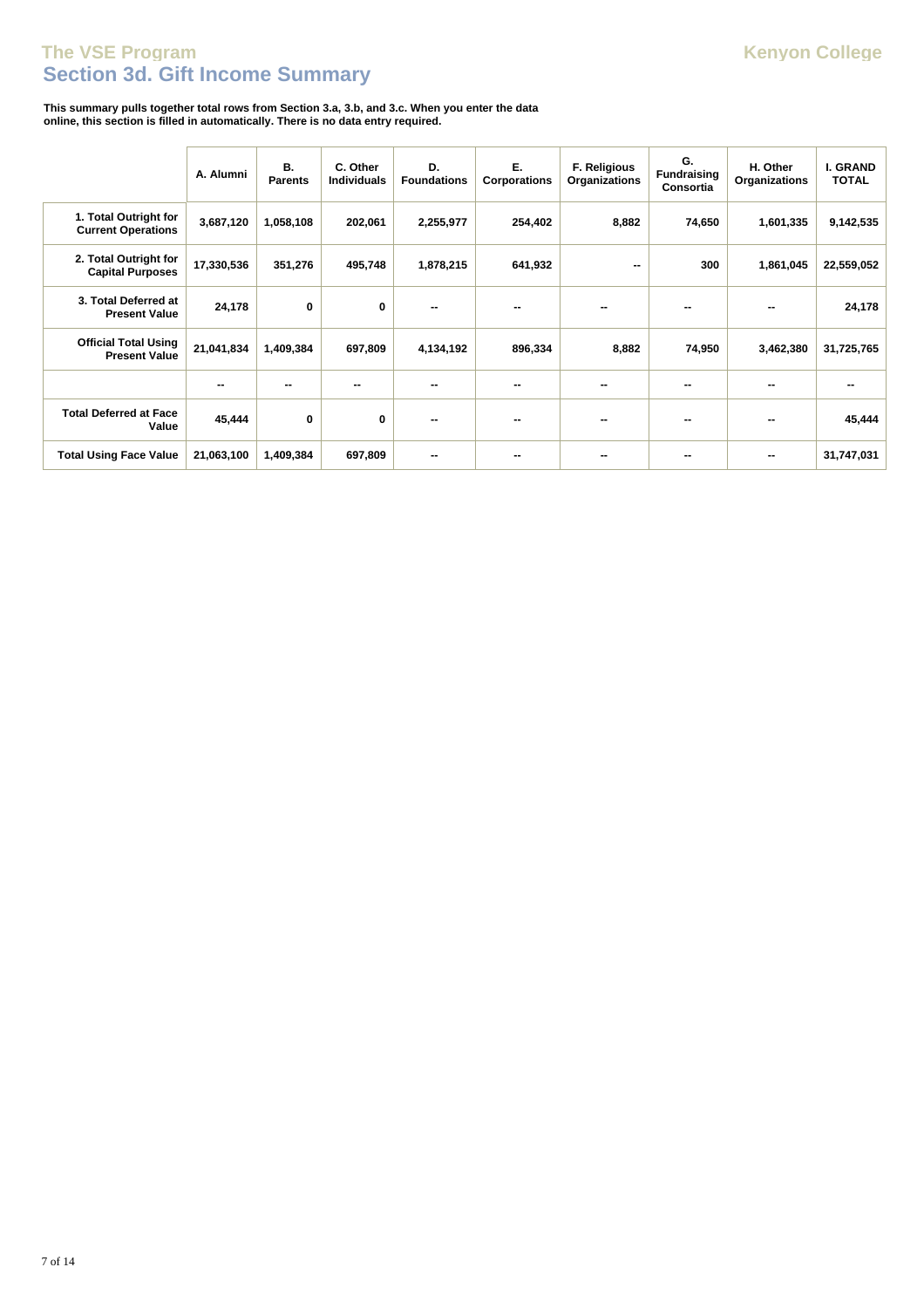# **Section 4a. Additional Details on Section 3 - Individuals The VSE Program Kenyon College**

# **1. Contributions from Individuals**

#### **A. Contributions from Individuals for All Purposes Alumni Total - REQUIRED**

|                                                                            | No. of Record | No. Solicited | <b>No. Donors</b> | Amount \$  |
|----------------------------------------------------------------------------|---------------|---------------|-------------------|------------|
| 1a. Alumni<br>undergraduate degree<br>or diploma holders                   | 17,808        | 16,036        | 5,418             | 20,699,097 |
| 1b. Alumni graduate<br>only degree or diploma<br>holders                   | --            | --            | --                |            |
| 1c. Alumni without a<br>degree or diploma                                  | 981           | 718           | 129               | 342,737    |
| 1d. Enter Totals here<br><b>ONLY</b> if you have left<br>1a-1c above blank | --            | --            | --                |            |
| 1e. Alumni Total                                                           | 18,789        | 16,754        | 5,547             | 21,041,834 |

|            | No. of Record | No. Solicited | <b>No. Donors</b> | Amount \$ |
|------------|---------------|---------------|-------------------|-----------|
| 2. Parents | 8.283         | 7.678         | 1.978             | 1.409.384 |

|                                     | No. of Record | No. Solicited | <b>No. Donors</b> | Amount \$ |
|-------------------------------------|---------------|---------------|-------------------|-----------|
| 3. Faculty and Staff                | 670           | 670           | 103               | 40,969    |
| 4. Students                         | 1,654         | 445           | 279               | 1,612     |
| 5. All Others not<br>counted in 1-4 | 1,607         | 642           | 329               | 655,228   |
| Dollar Total of rows 3-5<br>above   | --            | --            | --                | 697,809   |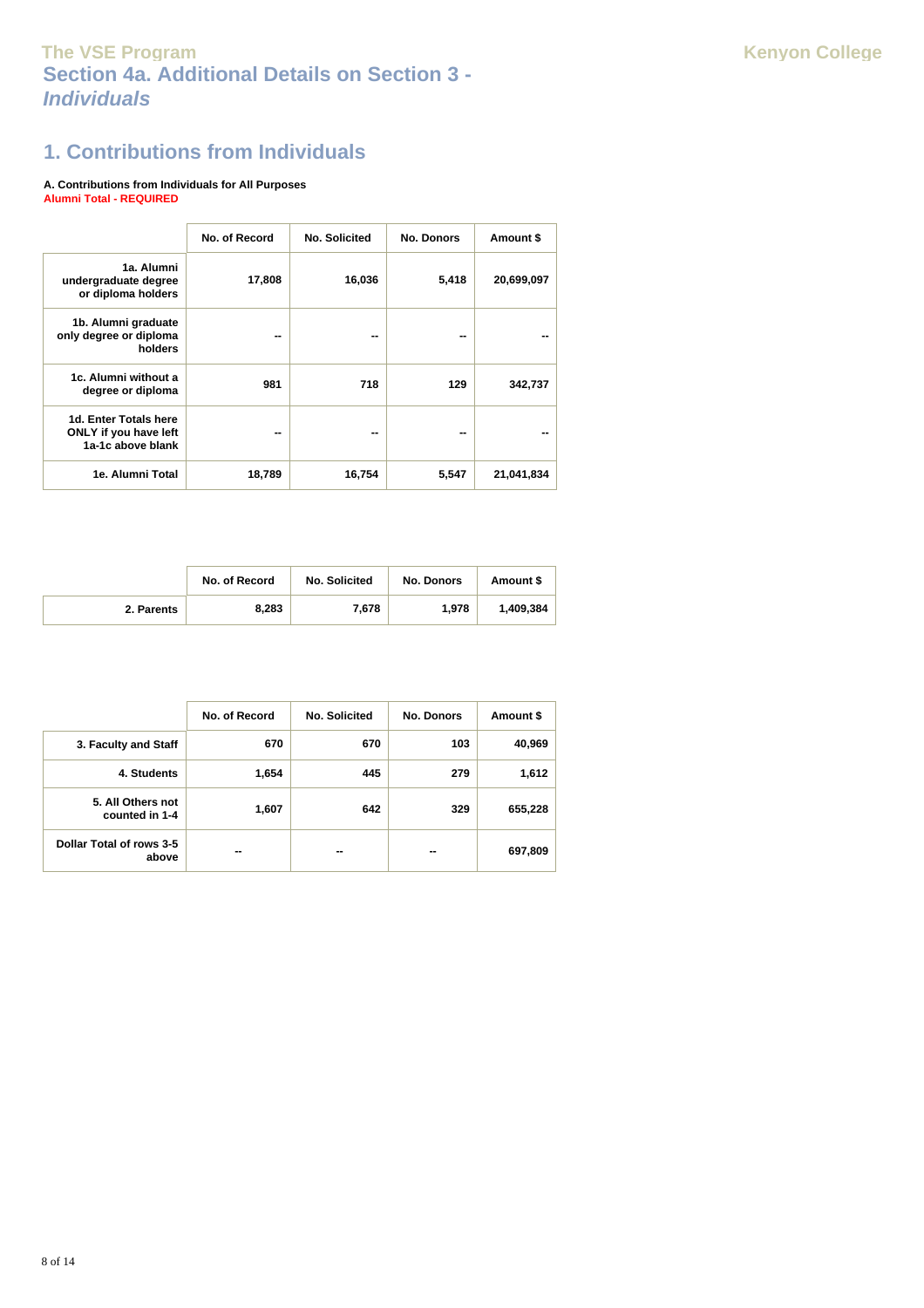### **B. Contributions from Individuals for Current Operations Only The VSE Program Kenyon College**

|                                                                            | No. Solicited | <b>No. Donors</b> | Amount \$ |
|----------------------------------------------------------------------------|---------------|-------------------|-----------|
| 1a. Alumni<br>undergraduate degree<br>or diploma holders                   | 16,036        | 5,341             | 3,640,066 |
| 1b. Alumni graduate<br>degree or diploma<br>holders                        | --            |                   |           |
| 1c. Alumni without a<br>degree or diploma                                  | 718           | 126               | 47,054    |
| 1d. Enter Totals here<br><b>ONLY</b> if you have left<br>1a-1c above blank | --            | --                |           |
| 1e. Alumni Curr. Ops.<br>Total                                             | 16,754        | 5,467             | 3,687,120 |

|            | <b>No. Solicited</b> | <b>No. Donors</b> | Amount \$ |
|------------|----------------------|-------------------|-----------|
| 2. Parents | 7,678                | 1,954             | 1,058,108 |

|                                           | <b>No. Solicited</b> | <b>No. Donors</b> | Amount \$ |
|-------------------------------------------|----------------------|-------------------|-----------|
| 3. Faculty and Staff                      | 670                  | 98                | 38,933    |
| 4. Students                               | 445                  | 284               | 1,612     |
| 5. All others not<br>counted in 1-4 above | 642                  | 268               | 161,516   |
| Dollar Total of rows 3-5<br>above         | --                   |                   | 202,061   |

**C. Bequests - REQUIRED Include realized bequests, not bequest intentions, which are reported in section 1. Make sure the bequests listed below are also reported in section 3A, 3B, and/or 3C. Bear in mind that most bequests would not appear in 3C. Generally, they are not deferred gifts. In some cases, though, a deferred gift may be established via a will. If any of the reported bequests were reported in 3C, report them below at their present value, not face value.**

|                                                                          | No. of Donors | Amount \$  |
|--------------------------------------------------------------------------|---------------|------------|
| 1. Bequests for Current<br><b>Operations</b>                             | 10            | 79,809     |
| 2. Bequests for Capital<br><b>Purposes</b>                               | 7             | 13,550,597 |
| 3. Enter Totals here<br>ONLY if you have left<br>lines 1 & 2 above blank | --            |            |
| 4. Total Bequests                                                        | 17            | 13,630,406 |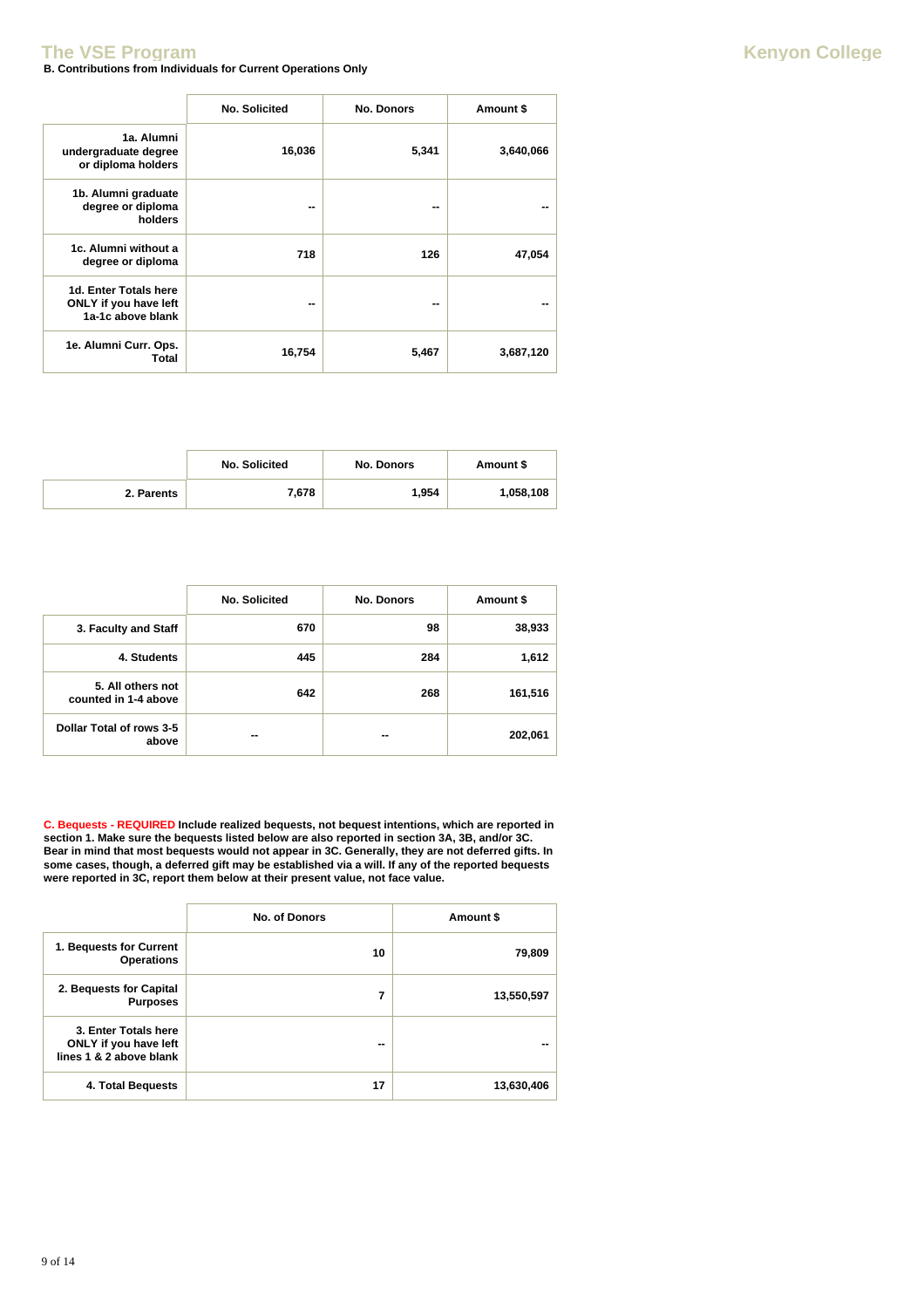### **D. Three Largest Donor Totals from Individuals - REQUIRED.**

**If any of these gifts are deferred gifts, use PRESENT value, not face value.**

|                                             | Largest \$ | 2nd Largest \$ | 3rd Largest \$ |
|---------------------------------------------|------------|----------------|----------------|
| 1. From living<br>individuals               | 1,667,874  | 763,588        | 756,578        |
| 2. Through estate<br>settlements (bequests) | 12,000,000 | 856,055        | 400,000        |

**E. Direct Governing Board Giving for All Purposes**

**Include current, emeritus and honorary board members. On row 1 include only gifts that receive legal/hard credit. NEW! Gifts that receive soft credit may be reported on row 2.**

**Remember to report under the dollar amount, the sum of outright gifts plus deferred gifts at PRESENT (discounted) value.**

**You should count trustees in this section even though you previously counted them as alumni, parents, or other individuals. And soft-credit gifts would still be counted even though they are also counted under the type of organization that provided the direct gift.**

**Do not enter zero to indicate you are skipping the question! Just leave the question blank if you''''''''re not answering. It is very unlikely that zero is a valid answer to this question.**

|                                    | No. of Donors | Amount \$ |
|------------------------------------|---------------|-----------|
| 1. Governing Board<br>Giving       | 50            | 4,210,646 |
| 2. Additional Soft-Credit<br>Gifts | 20            | 1,704,750 |

#### **F. Deferred Giving - REQUIRED**

**Number of gifts (Charitable Remainder Trusts, Pooled Income Funds, Gift Annuities, and the like) whose dollar amount is reflected in Section 3.C.**

|                        | Number established or<br>added to during reporting period |  |
|------------------------|-----------------------------------------------------------|--|
| <b>Deferred Giving</b> |                                                           |  |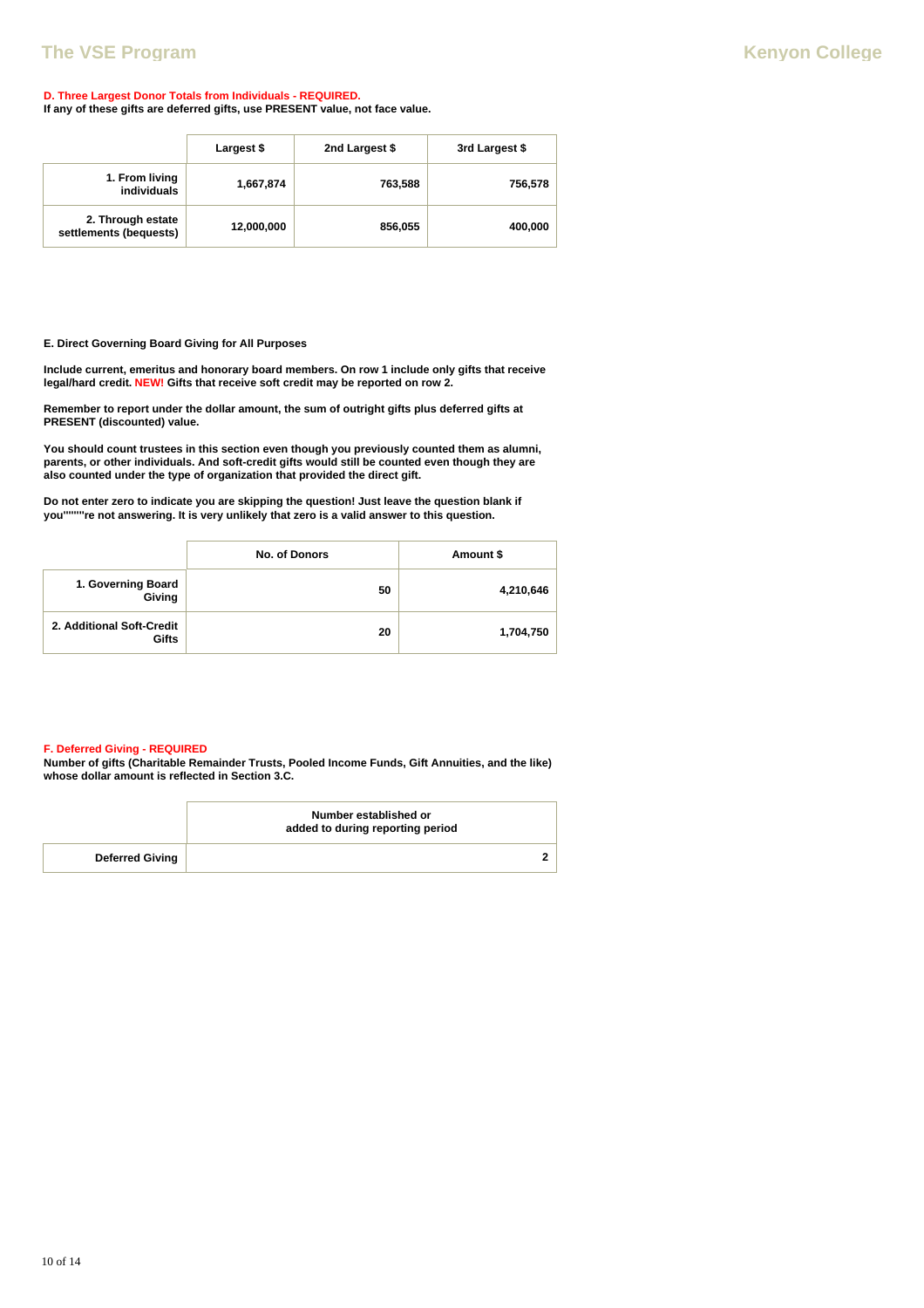# **The VSE Program Kenyon College**

### **G. Appreciated Property Giving**

|                                                                        | No. of Gifts | Amount \$ |
|------------------------------------------------------------------------|--------------|-----------|
| 1. Securities                                                          | 119          | 4,324,125 |
| 2. Real estate                                                         | --           | --        |
| 3. Other real property                                                 | 36           | 200,056   |
| 4. Enter Totals here<br>ONLY if you have left<br>lines 1-3 above blank | --           |           |
| 5. Total Apprec. Prop.                                                 | 155          | 4,524,181 |

**H. Personal Giving Additional Details**

**Some personal gifts are dispensed through organizations and therefore are not reflected as personal giving data on this survey. Please report below personal gifts that are officially counted as coming from organizations elsewhere on this survey. The amount from family foundations will appear in section 4b and should not be entered here.**

|                                                              | No. of Donors | Amount \$ |
|--------------------------------------------------------------|---------------|-----------|
| <b>Donor-Advised Funds</b>                                   | 195           | 3,068,367 |
| <b>Businesses</b>                                            | 75            | 632,458   |
| <b>Other Organizations</b><br>(Including Federated<br>Funds) | 9             | 20,568    |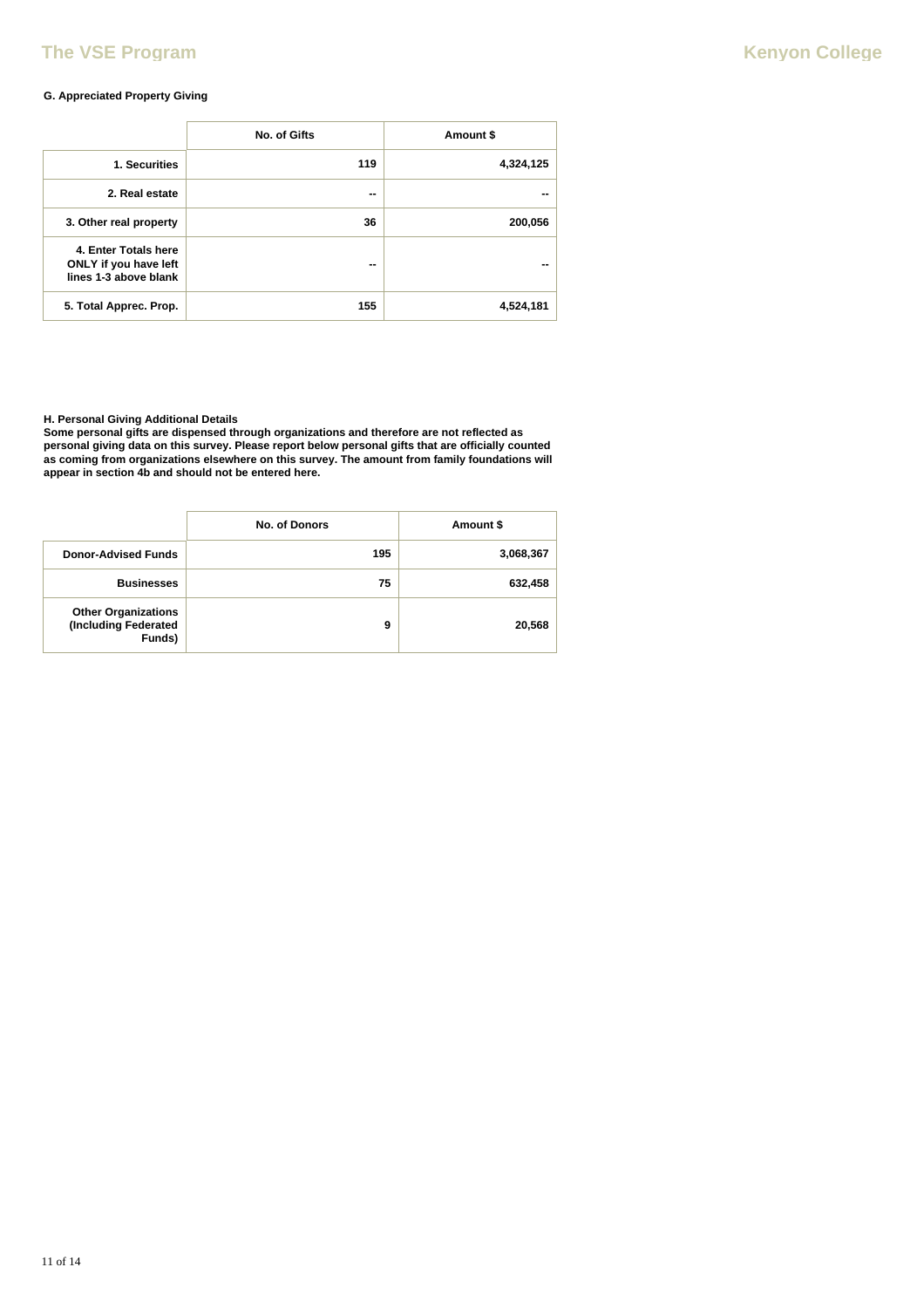# **Section 4b. Additional Details on Section 3 - Organizations & Other The VSE Program College College College Kenyon College**

# **2. Contributions from Organizations**

### **A. Foundations**

|                                                            | No. of Donors | Amount \$ |
|------------------------------------------------------------|---------------|-----------|
| 1. Personal and Family                                     | 84            | 3,283,740 |
| 2. Other foundations<br>and trusts, excluding<br>corporate | 16            | 850,452   |
| 3. Total                                                   | 100           | 4,134,192 |

### **B. Three Largest Donor Totals from Foundations - REQUIRED**

**The sum of the three largest donor totals from Foundations below must not exceed the total dollar amount reported from Foundations above because these largest donor totals must be included in the amounts reported above and in Section 3.**

|                    | Largest \$ | 2nd Largest \$ | 3rd Largest \$ |
|--------------------|------------|----------------|----------------|
| <b>Foundations</b> | 800,000    | 500,000        | 400,000        |

### **C. Corporations**

**1. Forms of Giving**

#### **DO NOT INCLUDE SOFTWARE HERE OR IN SECTION 3. IF IT WAS INCLUDED IN SECTION 3, PLEASE RETURN TO THAT SECTION, REMOVE THE GIFT(S), AND SAVE 3D AGAIN.**

|                                                            | No. of Gifts | Amount \$ |
|------------------------------------------------------------|--------------|-----------|
| 1. Cash and securities<br>(exclusive of matching<br>gifts) | 111          | 681,248   |
| 2. Company products                                        | --           | --        |
| 3. Other company<br>property                               | --           | --        |
| 4. Matching gifts                                          | 318          | 215,086   |
| 5. Total                                                   | --           | 896,334   |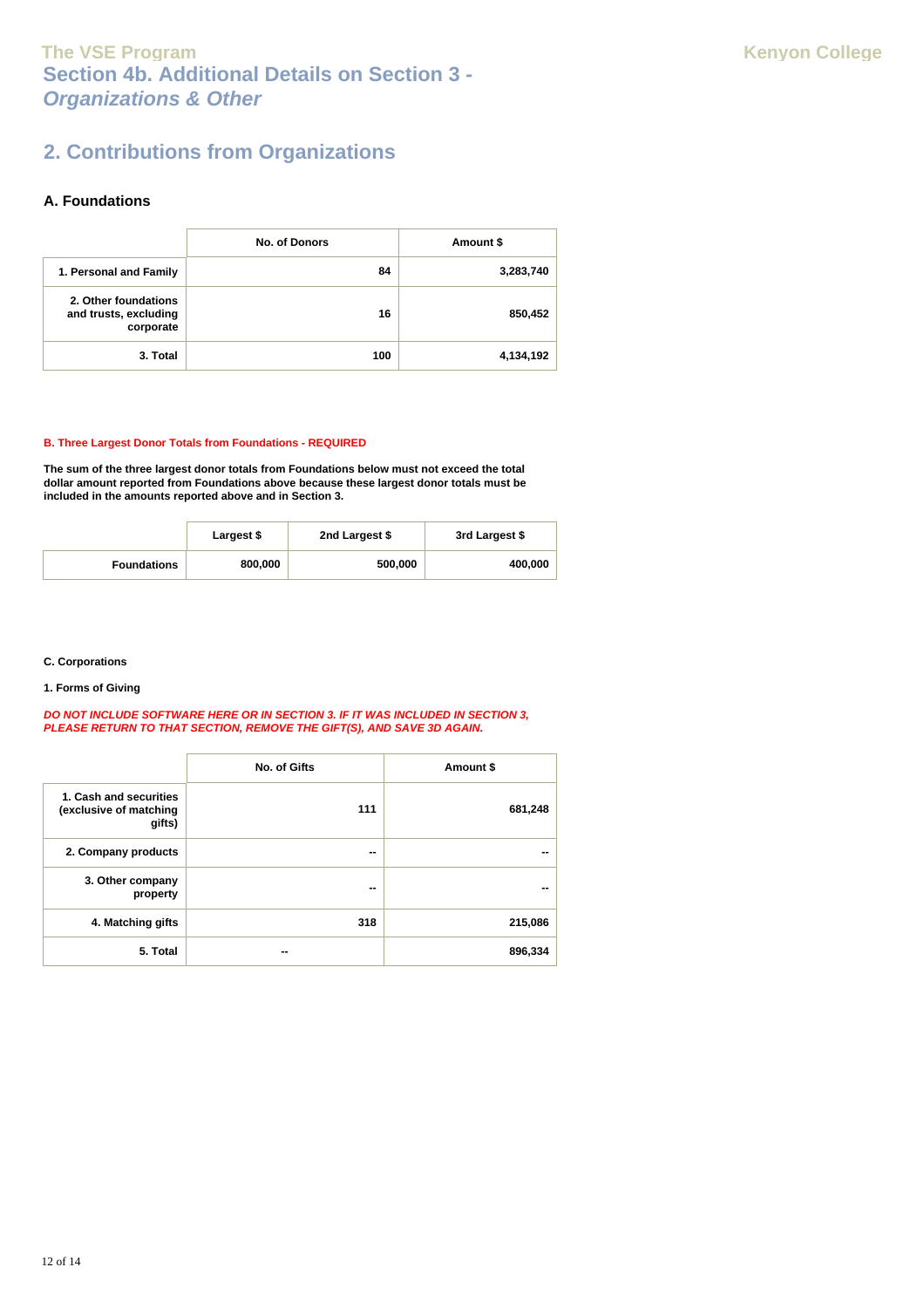### **2. Additional Matching Gifts Details The VSE Program Kenyon College**

**In addition to the amounts listed directly above in line 4, please report below matching corporate gifts that were dispensed through a third party, such as a community foundation, charitable gift fund, or other entity. These would not be counted as corporate giving elsewhere in the survey, but are under the control of companies.**

|                                                             | No. of Gifts | Amount \$ |
|-------------------------------------------------------------|--------------|-----------|
| <b>Matching Gifts Not</b><br>Directly From a<br>Corporation | 46           | 28,738    |

### **3. Software**

**If your institution wishes to record gifts of software, include them below. DO NOT include them anywhere else in the survey.**

|          | <b>Value of Software</b> | <b>No. Contributing Companies</b> |
|----------|--------------------------|-----------------------------------|
| Software | --                       | --                                |

### **D. Three Largest Donor Totals from Corporations - REQUIRED**

**The sum of the three largest donor totals from Corporations below must not exceed the total dollar amount reported from Corporations you reported in Section 3.**

**DO NOT INCLUDE SOFTWARE HERE OR IN SECTION 3. IF IT WAS INCLUDED IN SECTION 3, PLEASE RETURN TO THAT SECTION, REMOVE THE GIFT(S), AND SAVE 3D AGAIN.** 

|                     | Largest \$ | 2nd Largest \$ | 3rd Largest \$ |
|---------------------|------------|----------------|----------------|
| <b>Corporations</b> | 300,000    | 250,000        | 20,000         |